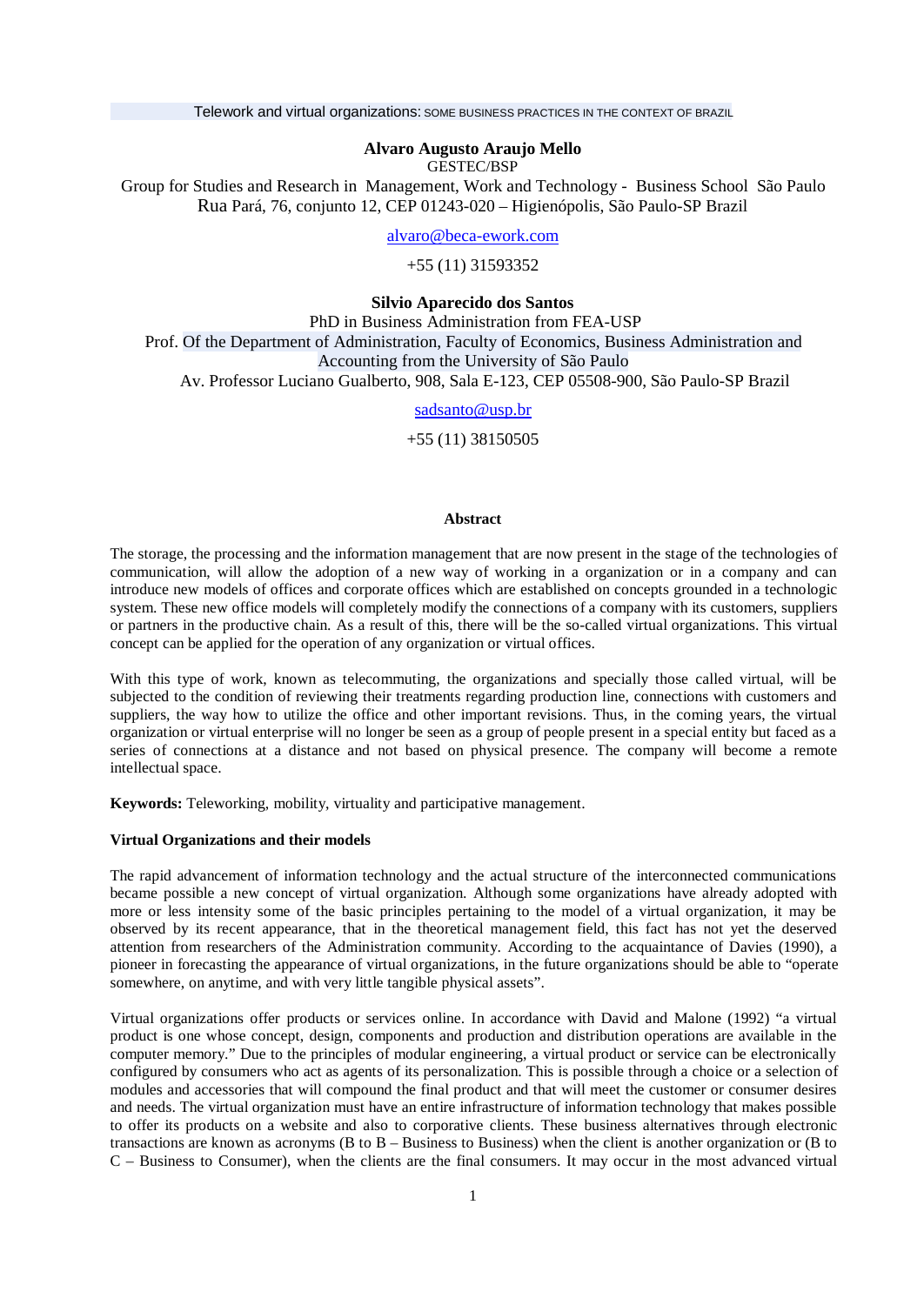organizations to utilize specialized electronic trading companies in order to contact a corporative e-commerce or a final consumer and to avoid investments on their own structures.

The interactive electronic connection with these customers or consumers may be accompanied with special software like CRM – Customer Relationship Management, or with a program of support in the management "online" of relations with customers or consumers. This software provides many possibilities as an identification of the electronic or analogic signal to contact the customer or consumer; gives a special support to the managers who may favor the customer with an individualized care; it records all the steps of the current interaction and also provides an historical past of the client regarding his profile and his purchasing power.

As regards to the expectation of prompt attendance by the customers or consumers of virtual organizations, that is called by their executives as a pursuit of care in real time, these organizations must have the attendance processes fully integrated with other business processes that are operated in the internal environment of the company. In other words, they must have an integrated management system. Thus, among others, the functions of accounting, billing, inventory management, payments and receiving accounts are all processed by integrated management systems often based on ERP – Enterprise Resource Planning. The integrated systems built and based on this technology also allow through the features offered by the module SCM – Supply Chain Management, an "online" integration with the suppliers. Thus, the purchases of a virtual organization can be accomplished through direct electronic transactions. The practice of e-procurement, that is, the search and acquisition of suppliers through the collection of electronic offers to furnish goods or services, makes possible the realization of a price competition online. This proceeding is grounded on appropriate software and has been widely used by virtual organizations for the integration of processes with their suppliers of components or services first with the purpose of meeting the demands of their corporative customers or final consumers.

The virtual organization, being present with a site of available access, will operate in full-time since its clients and consumers will have electronic access from anywhere and at any time, presuming that they have the technological means to access the network of internet. In order to store all information generated by an effective action of internal business processes and by relationships with suppliers, partners and clients, virtual organizations become dependent on data warehouses that allow the management based on integrated information. Can be used, for example, the BI software – Business Intelligence that seeks information from internal data warehouses and external sources with which the virtual organization has relationships, making them more attractive to managers as regards to a better understanding of business opportunities.

Besides the heavy investment in information technology, virtual organizations are characterized by the effort to avoid making investments on fixed assets, or in other words, the acquisition of tangible assets, such as buildings to their offices or central offices, storage, fleet transportation for the distribution of products, special devices to carry out the necessary operations to deliver products and services. In this sense, one can say that organizations, rather than make heavy investments on tangible assets, seek to make use of partnership with other companies in order to avail a speed network to deliver value to customers. These organizations establish partnerships and have a wide range of outward activities. On other hand, they seek market products of their own suppliers and subcontract others factories to produce their products and also utilize logistic operators to send them away in order to be free of investments in fixed assets or in other tangible assets. With this proceeding they keep their focus on interacting with customers and on managing information with their supply chain.

Venkatraman and Henderson (l998) argue that the virtualization of organizations can be the result of a strategic decision to implement a virtual architecture. This means acting on three interdependent vectors, that is, to create conditions to enable a "virtual meeting" with the client and to enable the delivery through virtual integration online with suppliers; to add new knowledge through a virtual expertise. This means to use the knowledge of professional partners who contribute through network and telecommuting and that are paid for added knowledge to projects of new products or services that are developed by the company. Now it is possible to identify organizations that use virtual electronic network to launch a new design of concepts and technological solutions in order to stimulate professional surfers, without employment ties and to contribute with their knowledge to solve design and production problems described on their websites.

When the knowledge obtained by this process of gathering expertise is incorporated, it will permit to the collaborator to receive for a specified period, the aggregate royalties of the technological solution and sharing from the saling of products, processes or services that incorporate his knowledge.

Another peculiar feature of virtual organizations is the tendency to stimulate some of their employees to use mechanisms of telecommuting in order to reduce physical presence in an office or in other physical departments of the organization. It is clear that this is only possible when the instruments and tools required to perform the work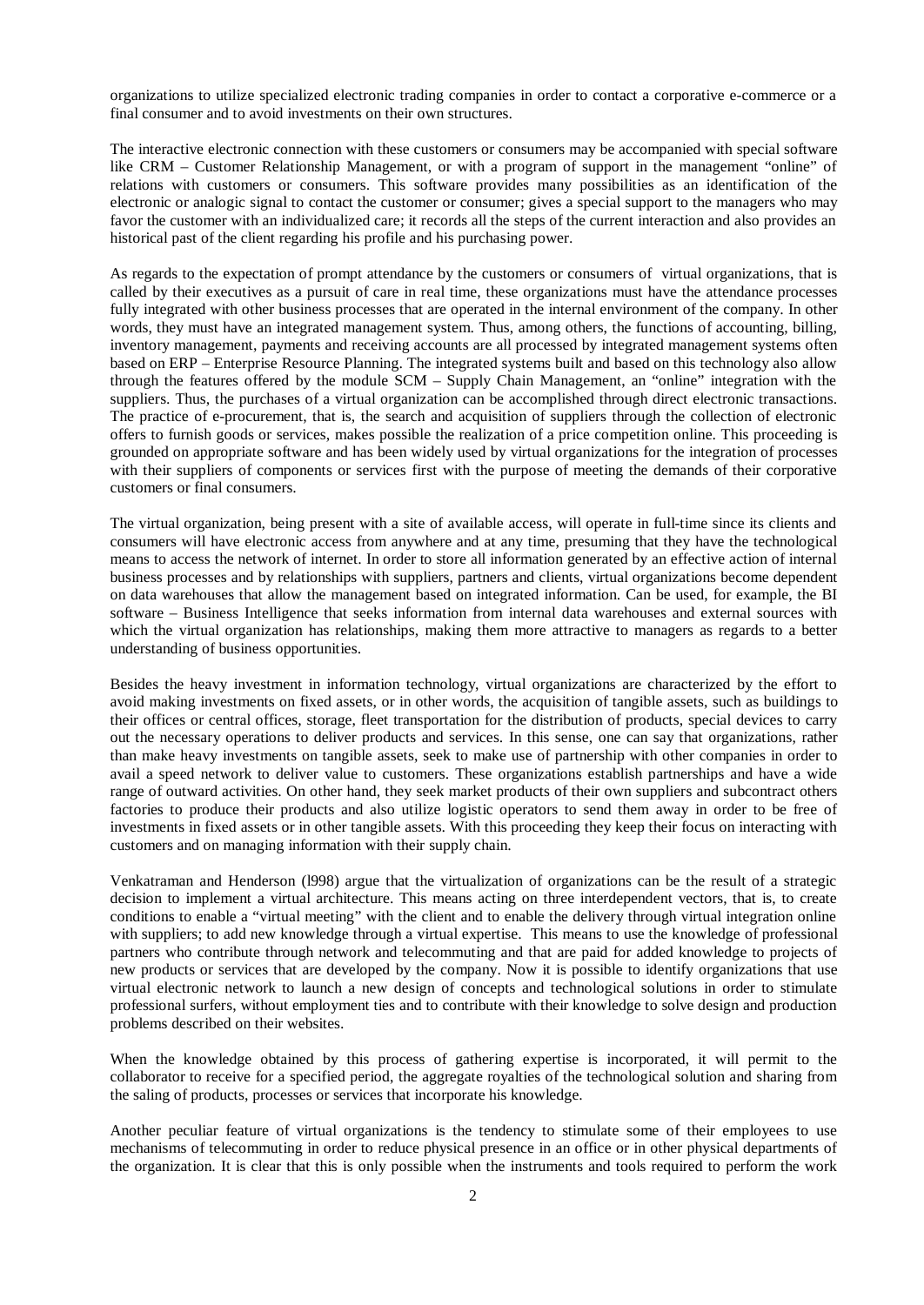may be moved to other locations as the employee residence. This peculiarity of Telework in virtual organizations will be addressed later in this work.

Having made these considerations about the philosophy and about the necessary technologies and the various processes of virtual interactions with customers, suppliers and other partners, we can conclude that the most appropriate structure to represent a model of virtual organizations is the network. This network involves the virtual organizations and electronic communications lines that are established with a relevant public. Virtual organizations, in fact, are more dedicated to manage the extracted knowledge of interactivity with their customers than traditional organizations do.

The structure of a virtual organization reveals that this organizational model is integrated and virtually interacts with customers, giving them opportunity to participate in a process of customizing the products purchased. It also allows a network of suppliers and service providers that are deployed in real time to complement its activity or even produces a condition as a subcontracting of its essential or complementary business activities. With these procedures, the virtual organization may have the strength and capacity of many companies digitally integrated in its network of value and it avoids investments in tangible assets. Likewise, it can work with an own or an independent team throughout the country or throughout outside without concentrating them in a specific physical space. These teams are covered by the sharing of corporate databases that may be based on a space provider for data storage. The use of Teleworking enables worldwide virtual organizations rely on the expertise of people who are willing to collaborate with solutions offered through internet and who will earn by the knowledge effectively aggregated and used in the product or process.

It is a practice widely used in these organizations to establish instantaneous partnerships with who can assist in customer service. Likewise, global organizations can hire temporarily the idle capacity of a competitor in order to meet the demands of their customers and consumers and to use the resources of electronic purchases through electronic network.

## **The Emergence of Telework in the Information Society**

Teleworking is a phenomenon of our times, a product of the working society in the era of technology. According to Chaparro (1996, p.3) we are living since some time in the "information society" what is an absolutely real condition. For this reason, it is a so well characteristic that distinguishes this time from any else before it and consists of a gradual process of transformation which is the result from the use of personal computers and what is more important, from the massive resources (hardware and software) that allow companies to be connected with one another by the use of Internet and Intranets.

Still, according to Chaparro, "in this new society, information replaces the old agents of production and those that created wealth. Manual labor yields its place to intellectual work. Power is based less on physical and material parameters and it turns more to the ability to store, manage, distribute and create information."

As regards to automation, Chaparro (1996, p.12) says: "The most part of working tasks is being automated and it is defined not in terms of manufacturing, but in terms of gathering information, and in solving problems, in the generation of creative ideas and in the ability to answer flexibly to new situations or to act with flexibility when someone interacts with others in the workplace, because the simple mechanical work is already performed by the machine."

As regards to globalization(Chaparro,1996) an information society has a vocation to be a global society. This globalization is easily measurable, because in former days one only could buy services and products at the local market and today with a simple phone or with a credit card he can buy anything on everywhere in the world. Communications erased, therefore, the frontiers of all kinds, whether being geographical, ethnics or religious. In an article entitled "The Virtual Organization: How to trust in people who we do not see," Charles Handy (1995) states that:

"The offices in 20 years will no longer have a determined physical place. People will know their colleagues by the screens of computers.

In such environment, the actual organizations, based on permanent control and audit, may not work. It will be necessary to establish concepts of relevance and confidence among office members. On the other hand if the trust continues only for some and if the virtual organization can not incorporate it for every member without exception, it will cease to be a hope and will become a new disappointment."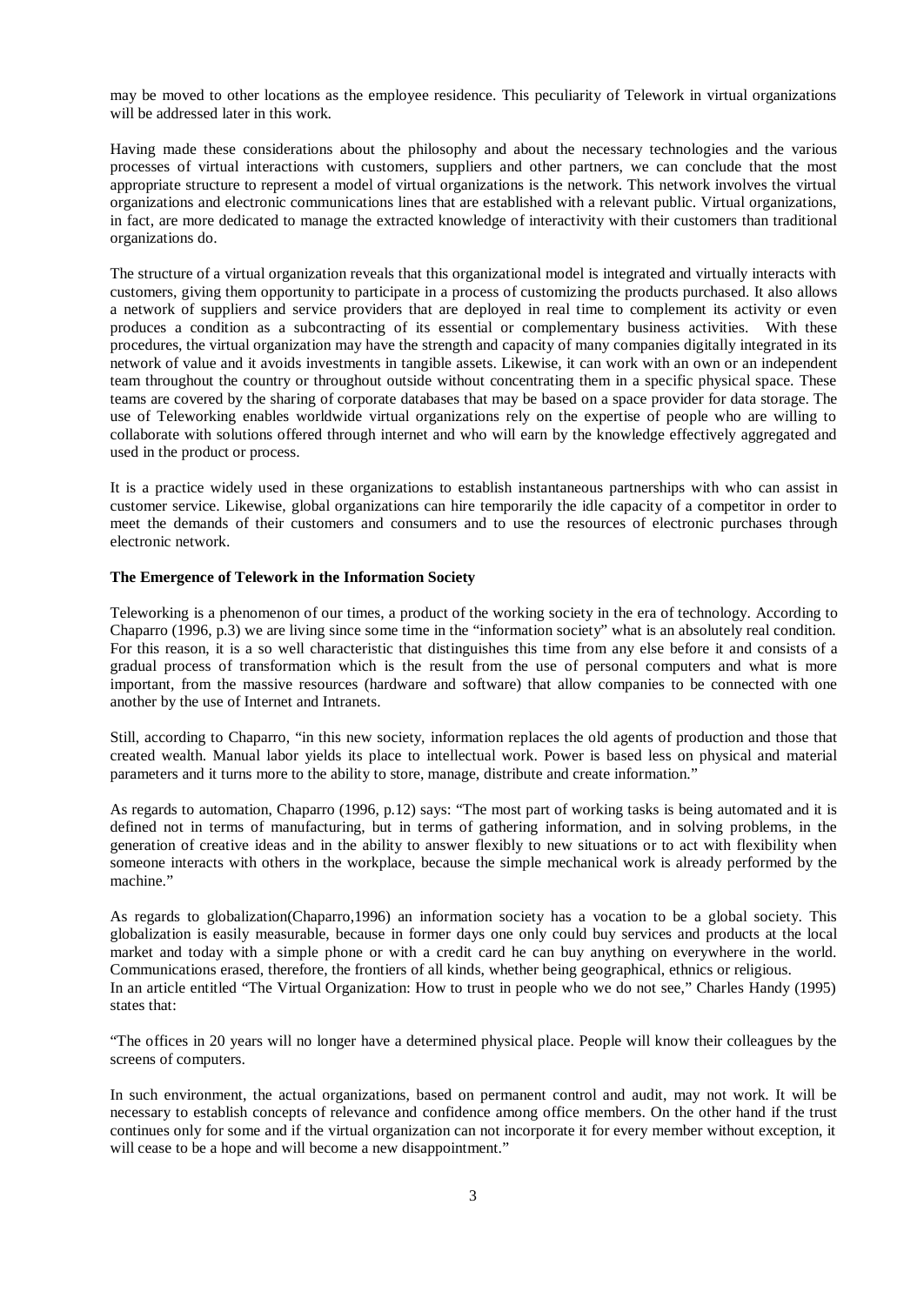In the same article, Handy refers how he imagines the office of the future and watches it as a virtual working environment, a concept really different and complementary to Telework, here called "virtual organizations".

"Soon, when everyone will have a cell phone, the phone will no longer belong to the place. And this world will be much different than it appears today. We may call everyone without knowing where he is and what he is doing. The conventional office as physical basis for our phone – with someone ready to answer the calls and with a line connected to the wall – will become, therefore, something old and a very expensive concept."

Thus, Handy demonstrates the ability to anticipate other scholars in their analyses of the future, because he sees the new work environment as "clubs", a place where employees will gather, eat, greet and have flexible locations reserved to perform their professional activities that will not fit people who still have to occupy the same spaces in companies.

In terms of managerial dilemmas regarding the benefits of management model, we must rediscover how to run organizations more based on confidence than on control. It also should be useful, to work and manage people that can not be seen, except for previously scheduled times, because it is necessary for a good performance of virtual work to have confidence and to keep in mind that technology alone does not meet the organizational goals, particularly in an environment with characteristics mentioned above.

### **The Telework in Practice**

Telework is, therefore, a really work in the fully conception of the term. Here it is defined as being one that is not appropriate to an employer. Apparently this may appear as an obvious concept, but it is the best definition, because Teleworking is often confounded with a freelance work or with other terms in this reasoning line. However, the second element that defines Teleworking as a work is the fact of being a work at distance and the third element is that it uses information technology and communications to be performed. As a matter of fact, this necessarily involves the transmission of work product, whether data or information, as a means of communication between the employee and the employer. It should be noted, that in this aspect, regarding the means of communication, it is not important what or where they are, a phone, a fax or other more sophisticated such as local area networks or satellites, electronic mail, videoconferencing, etc. Telework is, therefore, a consequence of the new technological age in which we operate.

From this point of view, one can understand that teleworking is a steady employment held at a distance, where the employee or the service provider works in a physical location other than the traditional office and it can be in his home, in a virtual office or in another alternative environment.

Thus, Coates and Jarrat (1995, cap.1) understand as telecommuting: "One of the most important development in this century is the "distributed work", the work done at home, in a satellite center, at a car in the street, at airplanes and at hotels, or where else someone can be connected to use telecommunications with his partners." However, he should remember that telecommuting is a way of working particularly evidenced by all kinds of companies.

In order to adopt Telework and before beginning its deployment it is necessary to obey some basic rules. As regards the well succeeded organizations that have implemented this program, they have already developed regulations and guidelines that embrace various topics as eligibility, personal relationship with the company, risk management, purchasing equipment, technical assistance and responsibility and protection about information.

Mello (1990,p.50) in his book 'Telework' addresses the following analysis on the implementation of Telework, specially in virtual organizations:

- Planning tasks
- Equipment used for Telework
- To work at a home office
- Communications

### Planning tasks

To implement the Teleworking, the first activity is to identify the tasks that can be done while practising it, because we know that for some activities the work is better done outside the traditional office.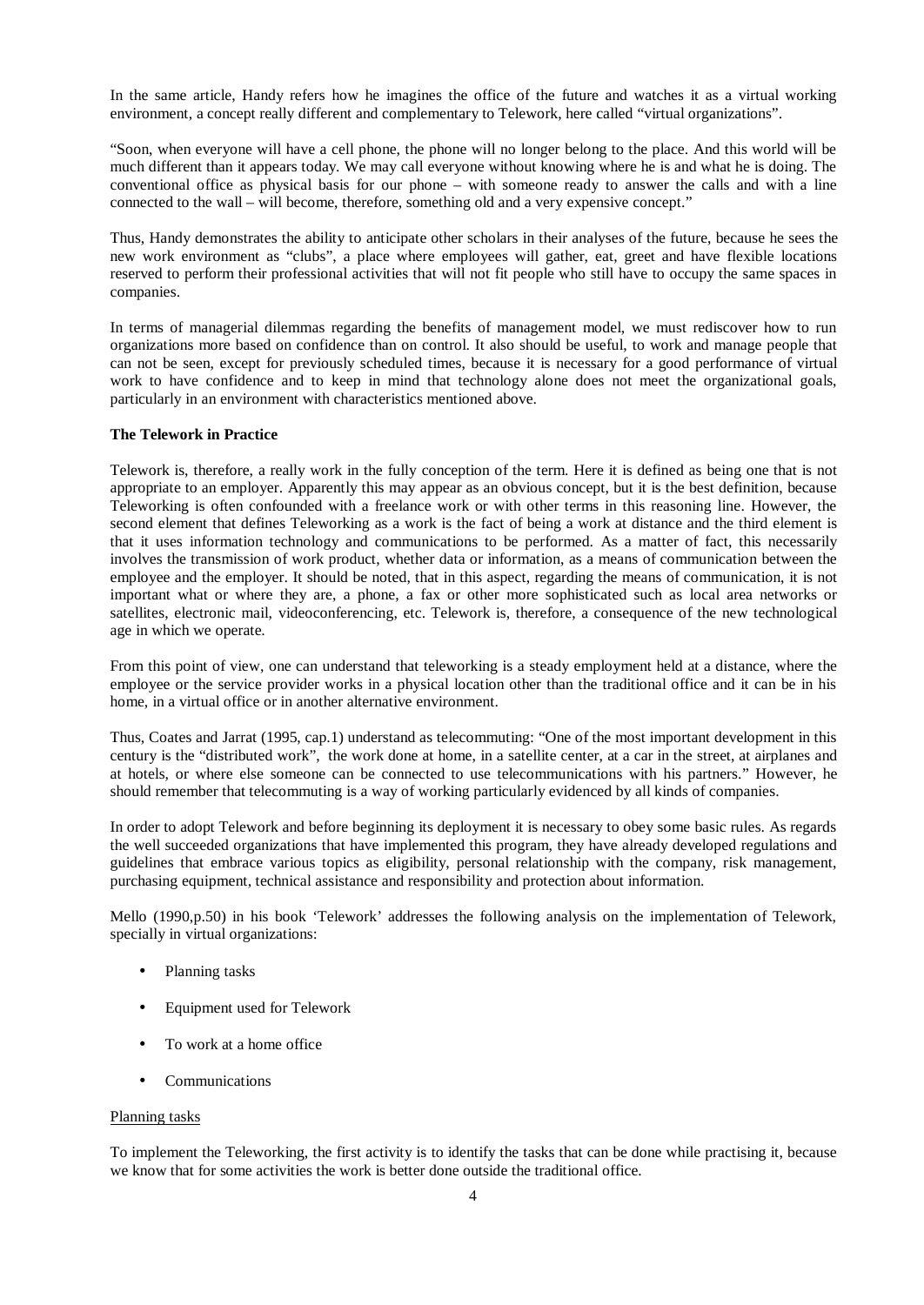In that sense, one should consider the following variables:

- As regards to the Agenda of Work The first initiative is to choose the days that one will work at distance. It is much easier for everyone to know in advance whether or not everybody will adopt telecommuting continually on the same days during the week. When it is impossible to know in advance how many days one should work, it can be chosen one day a week. Once determined the days of Telework, we must plan their schedules and to develop work plans regarding the production of these days.
- As regards Flexibility For the telecommuter, the ideal is to have flexibility, ie, be simultaneously avaible to serve his customers, colleagues and supervisors. As it is possible to make some choices, the person chooses to work at the same time of the office or to start earlier or later than it, or to prefer another time of his convenience.
- As for programming Remember that the person needs to anticipate and to take home materials and resources needed for a day of telecommuting work. The ability to organize the work on a telecommuting day evolves in proportion the person gets accustomed to this routine.
- Equipment Used for Telework A telephone is essential. To specify whether or not a computer will be needed, it will depend on the work done, because, for a simple review, research, reading, planning, or making phone calls it does not require computers. However, the use of certain equipments, services and software makes Telework easier to run, such as voice mail and email, because they allow the person to be in contact with the office without interrupting colleagues or himself. An answering device and pagers are also useful. As regards this, it is suggested that clients should not know that the Teleworker is at home, if this is the case.

### Working at the Home Office

When there is an option to Telework at home, it is import to gather the family and to communicate this decision to it in order to become informed about these new working conditions. In this opportunity it should be established rules and the possible changes in the organization of the home. Thus, it is essential on doing a specific activity, to have discipline and to establish the beginning and the end of the workday as if it were a common day at a conventional office.

Ricardo Semler – the famous entrepreneur and writer- is pointed out as an example of well-managed behavior, who adopts the following work habits: "He uses the computer to monitor images of the persons that enter and leave from his home and remains plugged into the company. He does not go more than once to the company and his contacts with it do not obey or respect weekends or special times. For more than ten years he does not sign the checks of the company; in the three-story building that houses the headquarters of the group, he does not have his own room neither a vaguely demarcated for his car in its courtyard."

#### Communications

The key to success in Teleworking is the statement of the work. Communication has to be with everybody, but especially in a spontaneous manner between the Teleworker and his colleagues. When someone works outside the office he will not have much of that spontaneous communication. At the beginning his colleagues compensate the absence often calling him on the phone. But eventually, they bind the scraps together and do not call him many times to discuss the company affairs. Most Teleworkers notes that there is less communication face to face because it can be replaced on many occasions by telephone and by written communications and for example, by email. Naturally in case of the first contacts, negotiations or to study visual information that can not be shared remotely, are required meetings "face to face". However, the person finds that, over time, the number of the meetings decreases but those that happen, are better prepared and are more profitable when Telework is practiced.

### **Case in Point: Semco Group.**

### Enterprise and Historical Evolution

Known outside of the sectors in which it operates by the controversial virtual system of participative management, the Semco Group has successfully deployed its system of "non-territorial office" (virtual office) as a resource for implementation of Telework. It is a business group formed by companies operating in the sectors of environment,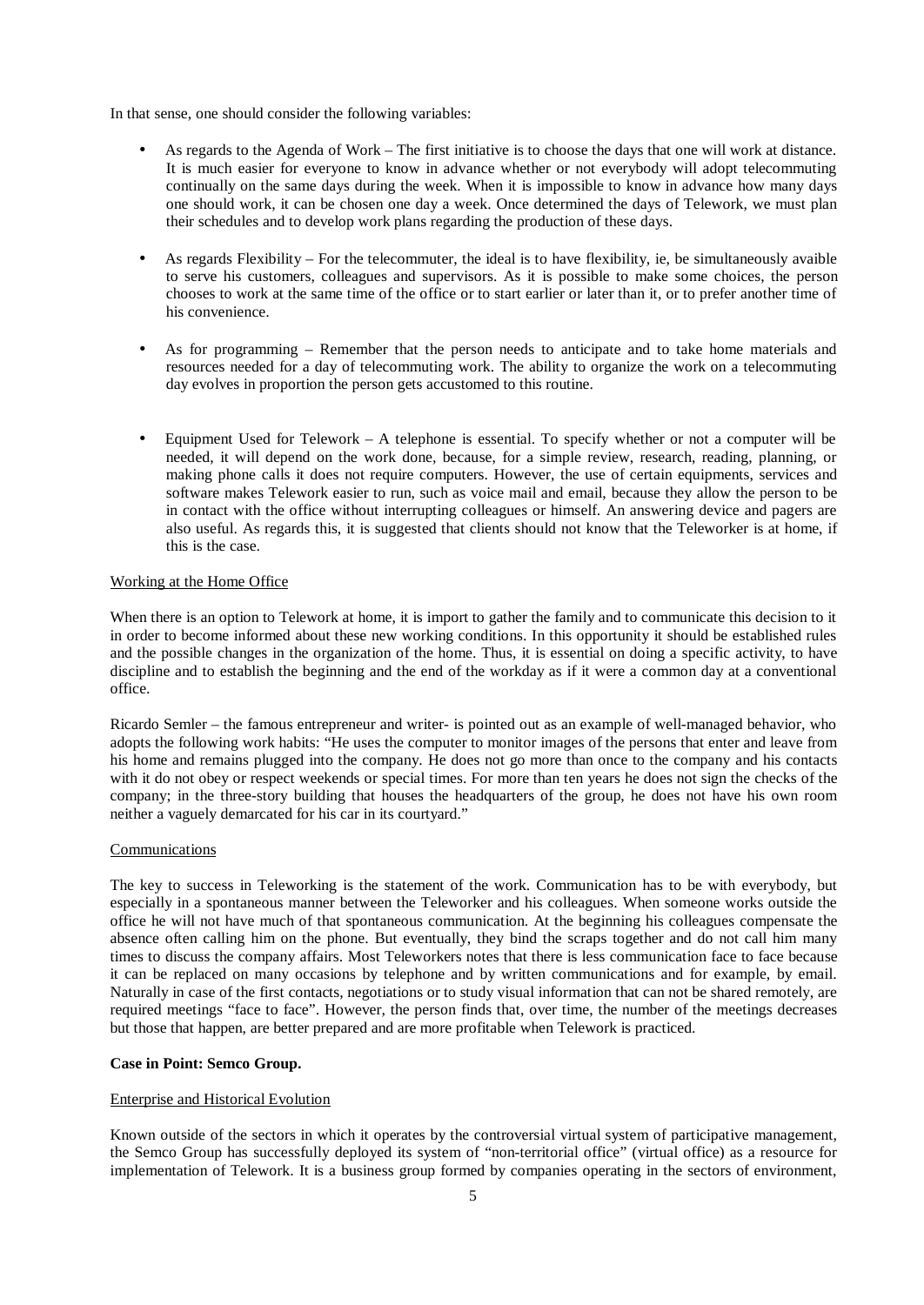metallurgical, mobile technology, service, inventory, management of factories and shops, building management and real estate.

## A Non Territorial Office (Virtual Office)

In order to seek the elimination of status symbols that represent hierarchy and also to provide more comfort to its employees, Semco Group has particularly established through its processes department, a "non territorial office" (virtual office) that even being encouraged to be adopted fifteen years ago, according to Semler (l988, p.35) it is recognized as being still a very innovator business concept in Brazil. It is known that in most companies, the changes and transformations are often made taking into account the demand or the space for the workplace. In Semco case, unlike the usual, and there is not a reference model in the country, its actual goal was to give an opportunity to any employee, regardless the position occupied by him, to exercise leadership in the situation when there was a problem related with his expertise area.

The transformation at Semco workplace began with the construction of the first virtual office in the former garage of the company where round tables with internet access points were put. After a general modification, this workplace looks like a showroom of an architectural firm, with light furniture, modern design with counter sink to wash, spaces reserved for temporal work, and also has espresso coffee, juices and soft drinks, thus, Semco has today around 400 employees that come with their laptops to perform their duties. They are connected to the network and start to work without having their own desks.

Thus, watching the modus operandi of the procedures of these employees in the firm, we can consider:

- As for work They make a reservation in advance of the day and of which time they want to use the space (on company website in internet), where there is a collective statement of stations installed on the ground floor and on the first floor of the building and also the positions which are free for the next day. The reserve also can be done in the office, at a terminal installed on the reception at the intranet of the main building.
- As for the layout There are a pantry and a living room with tables and a self service of cappucino coffee machines, and also a refrigerator, a winter garden and collective stations to work where four people can work at a time. In this space the chairs, the desks and the computers do not have owners, the workstations coexist with

fixed stalls and tables. In this work scheme, things like divisions, timecard and the head "disappear".

• As for paperwork – It has to fit in a folder like a follow up and in a type of file with wheels (a parking lot of folders and files) that has to be near the "masters" and go along with them during their walks around the office.

Thus, it appears that who chooses the non territorial system, decrees the end of the paperwork.

• As for the organizational structure and people – Semco has no organizational chart, for it was abolished more or less 20 years ago. The firm does not use formal organization charts, since it can only lead who has the respect from whom he leads. When it is necessary to use the chart, it is done in pencil on a temporary basis and soon "disappear".

The terms like "employee," "officer," "subordinate" and others similar to the human capital of the company are not used by it, because there is a whole team and there are only "persons" as are called those people who work at Semco Group.

It is worth to note that this system of virtual work and at distance (non territorial) is subjected to rules such as: somebody can not sit in the same place or beside the same fellow for two consecutive days. Such a restriction, after all, is a way to encourage the interaction among employees, so that they can meet and exchange ideas.

Incidentally, the perspective of Ricardo Semler, in July 2000, with respect to the virtual model, was as follows: "In setting up the new workspace in Semco (a non territorial office) it may seem at a first glance that it is a common virtual office, which has the following characteristics:

- There are not closed offices, neither are they particularly appointed to a person.
- There is a multiple use of a single workstation because many people use their desks only a part of the day or a part of it during the week.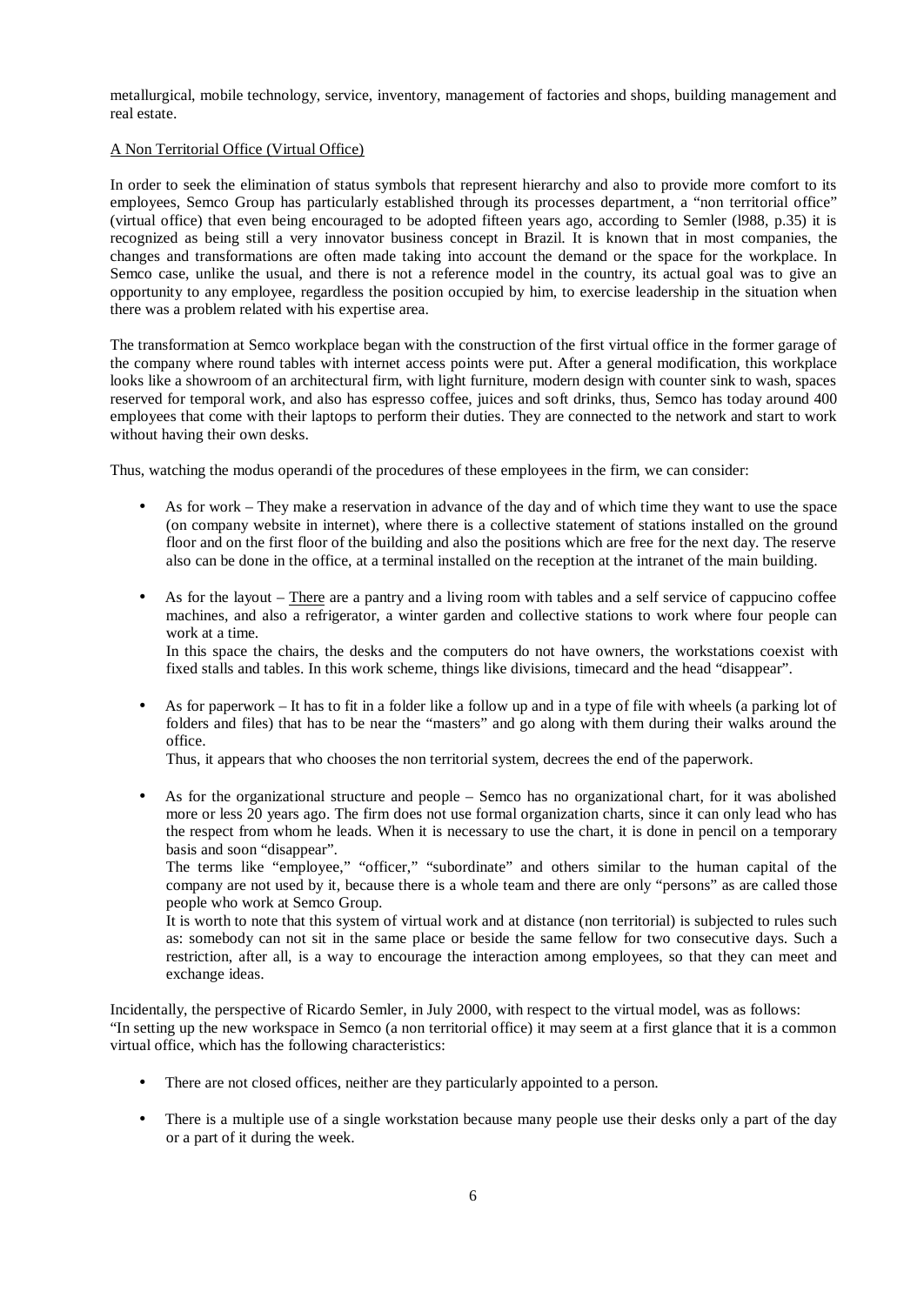According to Ricardo Semler (2000) these features are desirable, but are not the main focus of this innovation done by Semco, because it also seeks to meet the following conditions:

Eliminate gradually the signs installed in the hierarchy, such as power standing, spaces and perks, leaving to leadership only conditions about conquering the real respect of their subordinates through the competence and agglutination capacity.

The ability to watch upon people should be reduced or eliminated. With no visual or physical control, people begin to be responsible only for the results obtained and not for time, clothes, manner of acting or their method of work.

It can also be observed a substantial decrease in loosing time with the transit system and an important decrease of stress on schedule time, of the stress of corporative monitoring and that about the lack of freedom that makes possible to organize family life.

There should be also an increasing independence, where a laptop, remote data and the self-discipline should take the place of tiring, irritating and unintelligent routines.

However, only people in higher positions or in independent functions have some of these privileges at Semco. The company seeks to involve more people, aiming to reach almost all of its human assets. Even those who can not be far from their fixed workplace, because of the nature of their functions may have more freedom than they have today.

In this virtual model, according to Semler, people will be enticed into the idea of scheduling their work time with flexibility and it will also be possible to give less satisfaction about the way of doing things and to enjoy the freedom that is provided by a free movement. Still, according to Semler, this happened "for two reasons: first, we all have some authoritarian condition and nobody knows at least one democratic company in the world, what means a shame and a delay in life. The second reason is that a transformation in the manner of thinking (like a leap) of humankind never happens naturally. In anthropological terms, humankind changes very slowly, and groups (tribes) think that they have to be strongly armed against any radical change".

## **Lessons learned**

The change in the Group of Semco Companies meant for the most of people who work there, to think and to express with freedom.

Professionals can visualize all the complexity of the system, the relationship between their work and the work of other people, and how this work is done with enthusiasm and commitment and how this has resulted in customer satisfaction and in business success.

The skills are developed almost naturally, as a consequence of participative management previously deployed. Semco relies upon the persons who work in its staff and gives them autonomy, a dignified treatment, and it also acts democratically when has to take a decision or to solve a conflict. It has the commitment from these persons on getting good results and, in turn, it rewards them with profit sharings.

Semco was guided by a process in implementing these changes, although this name is not mentioned by the company. Professional people have common goals and their positions embrace several activities with more responsibility. There are few people in hierarchical levels, and these play the role of coaching, that is, they act as advisors and trainers of other people regarding the practice of their professional activities in the company.

Semco has gone through many changes, it has already lessened, expanded and diversified its area of activity and it does not control its employees anymore. It has already "the non territorial offices" and has determined the participation of everybody in many decisions, but according to its plans, it still needs much time until becoming the company it intends to be.

In this sense, there is a message presented below, from Ricardo Semler, urging his employees to embrace the idea of non-territorial office:

"So you can see that the new non territorial space is really more than a very modern adaptation of a concept. It is an attempt to liberate people from unneeded control, from the pollution and the tyranny of traffic and from being under the influences of any unintelligent system that compromises personal life, creativity, health and consequently people happiness.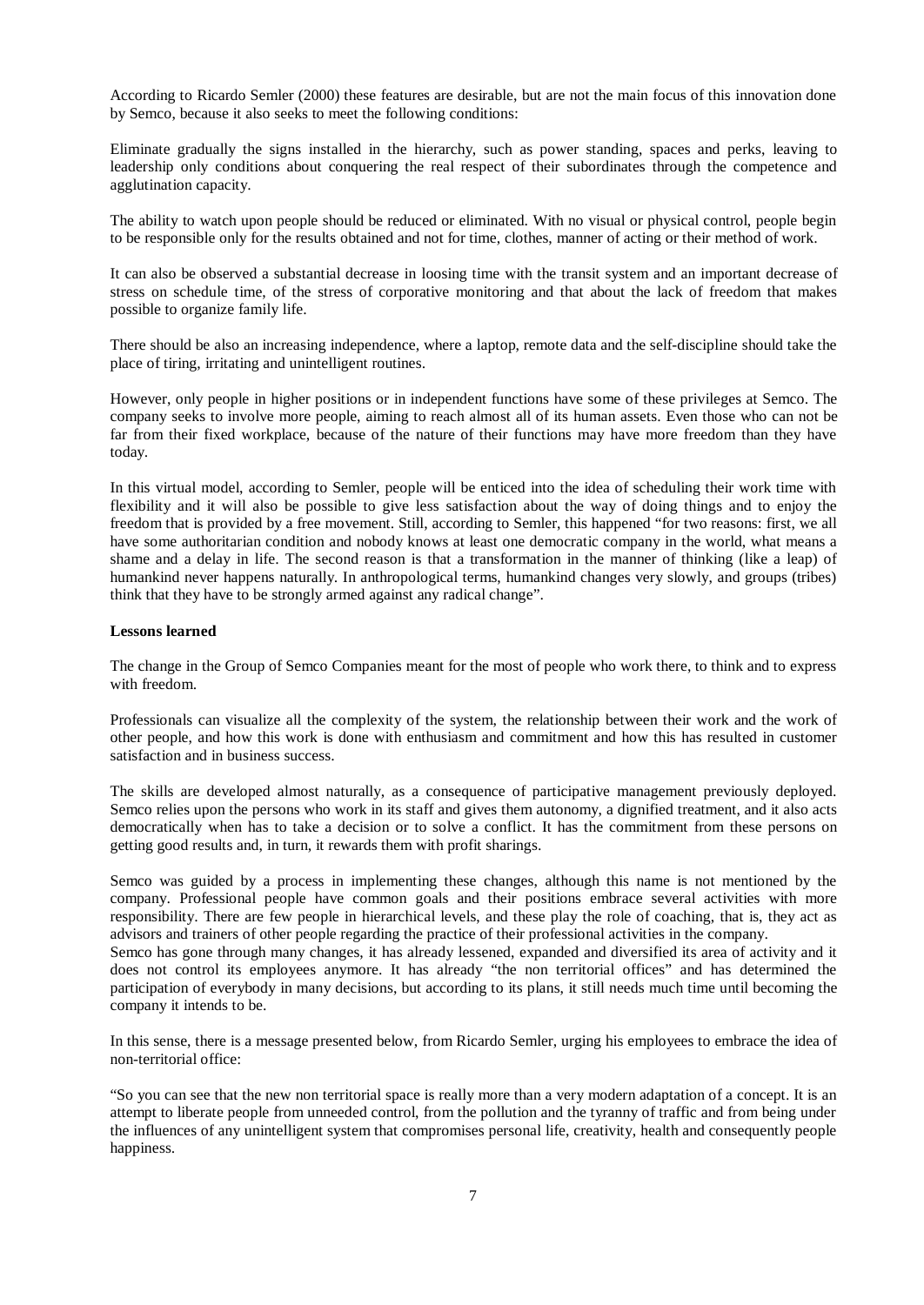As regards the company, we want to share the productivity and the profit that come from interested and happy people without who, we cannot exist. And we believe that these new offices when used in this new way (as a point of support, left at the person's discretion when it is necessary to come to the company) will be a catalyst for this new way of working.

There is not another company in Brazil, as it is known, that uses completely non territorial offices, where even its directors do not have a determinate place and where people are encouraged to find their own balance between professional and personal life, so becoming again, responsible for their fate, and making the company a healthy place to work."

### **Conclusions and Final Remarks**

It can be concluded that virtual organizations are a new way of designing, configuring and operating business activities for the production of physical products or services. They offer to customers and consumers as a benefit the fact of being enabled to participate in the configuration of the products and services, choosing modules that approximate the product to the customization desired by the buyer.

They operate with enough speed and take advantage of opportunities that have appeared in the electronic markets. They utilize the interactive and integrated association with their partners in order to avoid tying up resources in tangible goods. They may use their own teams or independent ones that provide services to them using the devices of Telework.

The experience of the Group Semco of Companies allows us to observe that there are benefits and restrictions as regards the use of Telework.

It can be concluded that we know very little about the implications that the virtual organizations bring to the economy as a whole, especially in terms of employment relations at distance and about changes in concepts of career and workplace.

As a final consideration about this subject, it is recommended new studies that were not focalized in this work. For example, it should be useful to make studies that could identify what changes have to be incorporated into management models and into the training of future managers or employees to enable them to act in organizations that are more and more becoming virtual ones. Likewise, there is the necessity of making a study by measuring in a comparative way the productivity of workers in company and to compare this productivity with those that were gotten by the Teleworkers with similar activities. It ought to be undertaken many others studies related to the emerging virtual organizations.

### **Bibliography**

ALVI, Shahid; MCINTYRE, Dave. "The open-collar worker." *Canadian Business Review,* 20, spring 1993.

CAMARÃO, Paulo Cesar Bhering. *Glossário de informática*. Rio de Janeiro: LTc, 1989.

CASTELLS, Manuel. *A sociedade em rede - a era da informação: economia, sociedade e cultura.* São Paulo: Paz e Terra, 1999. v. 1.

DAVIDOW, William H., MALONE, Michael S. *The virtual corporation – structuring and revitalizing the corporation for the 21 st. Century*. New York: Harper Collins Publ., 1992.

DUFFY, Margareth. "Ten prescriptions for surviving and thriving in the virtual organization." *Public Relations Quaterly*, 1994, n. 39, p. 28-31.

FERREIRA, Ademir A. et al. *Gestão empresarial: de Taylor aos nossos dias:* evolução e tendências da moderna administração de empresas. São Paulo: Pioneira, 1997.

HANDY, Charles. La organización virtual, cómo confiar en las personas que no vemos, *Revista Gestión*, n. 2, marzo-abril 1996.

JARRATT, Jennifer; COATES, Joseph. *Employees, careers, and job creation*. San Francisco: Manuel London Editor, 1995.